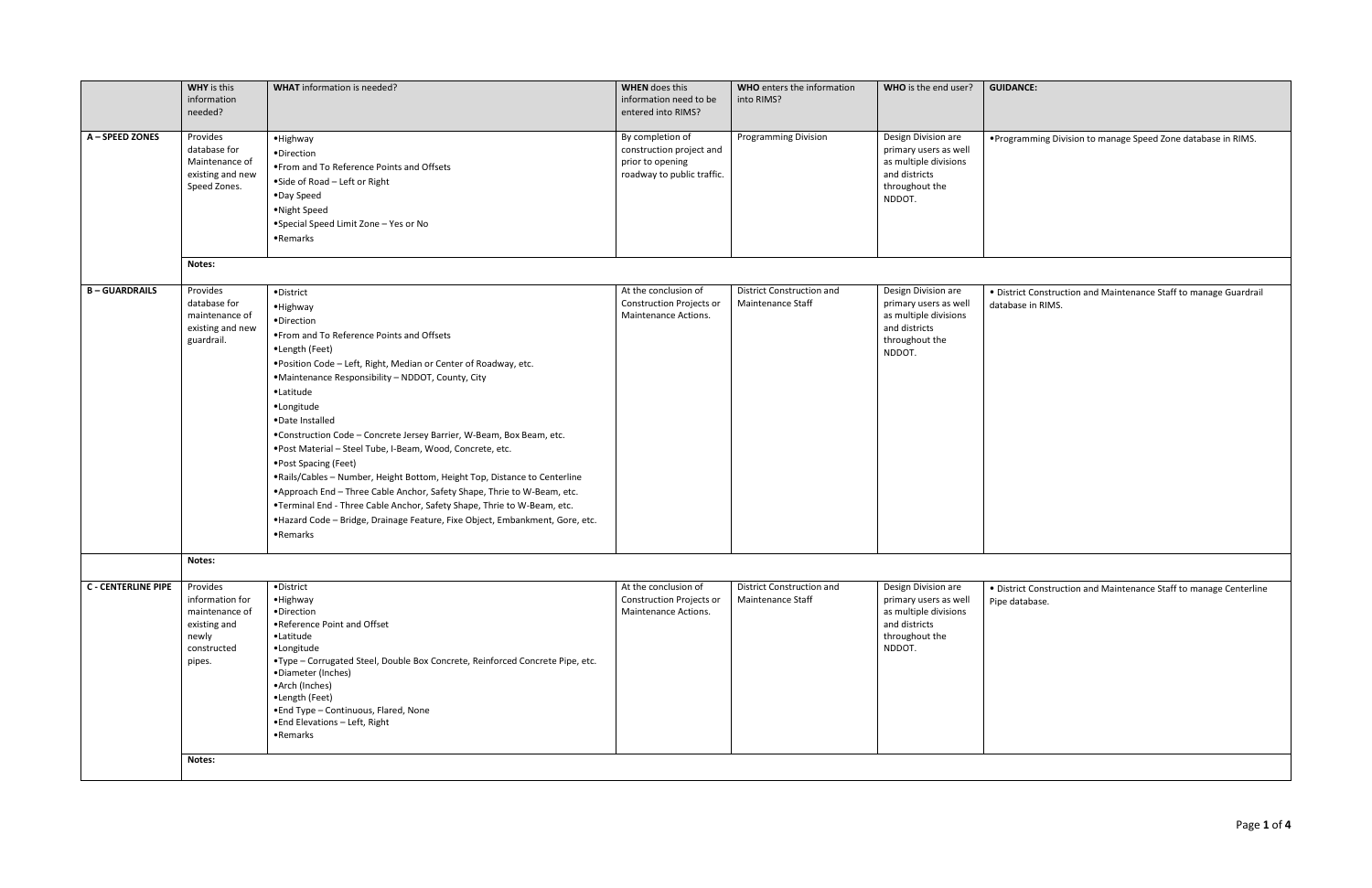|                   | <b>WHY</b> is this<br>information<br>needed?                                                                                                                                                                                                                                                                                                                                                       | <b>WHAT</b> information is needed?                                                                                                                                                                                                                                                                                                                                                                                                                                                                                                                                                                                                                                                                                  | <b>WHEN</b> does this<br>information need to be<br>entered into RIMS?               | <b>WHO</b> enters the information<br>into RIMS?              | WHO is the end user?                                                                                                                                                                      | <b>GUID</b>                                                                                                                            |  |
|-------------------|----------------------------------------------------------------------------------------------------------------------------------------------------------------------------------------------------------------------------------------------------------------------------------------------------------------------------------------------------------------------------------------------------|---------------------------------------------------------------------------------------------------------------------------------------------------------------------------------------------------------------------------------------------------------------------------------------------------------------------------------------------------------------------------------------------------------------------------------------------------------------------------------------------------------------------------------------------------------------------------------------------------------------------------------------------------------------------------------------------------------------------|-------------------------------------------------------------------------------------|--------------------------------------------------------------|-------------------------------------------------------------------------------------------------------------------------------------------------------------------------------------------|----------------------------------------------------------------------------------------------------------------------------------------|--|
| <b>D - CURVE</b>  | <b>Provides</b><br>information for<br>maintenance of<br>existing and new<br>constructed<br>vertical and<br>horizontal curves.                                                                                                                                                                                                                                                                      | ·District<br>·Highway<br>·Direction<br>.Reference Point and Offset<br>•Type - Vertical or Horizontal<br>•Vertical Curve - Curve Length, Curve Elevation<br>• Horizontal Curve - Curve Length, Spiral Length, Degree of Curve, Super Elevation<br>• Direction Change (Degrees and Minutes)<br>·Latitude<br>·Longitude<br>•Remarks                                                                                                                                                                                                                                                                                                                                                                                    | Undetermined                                                                        | Undetermined                                                 | Undetermined<br><b>Design Division would</b><br>like to use CURVE data<br>but it does not appear<br>to be up to date.                                                                     | ·DISC<br>The u<br>gives<br>data i<br>design<br>horizo<br><b>Desig</b><br>Lengt<br><b>Direct</b>                                        |  |
|                   |                                                                                                                                                                                                                                                                                                                                                                                                    | Notes:<br>. The curve data currently in RIMS appears to be from old grading plans.<br>• Grand Forks and Dickinson Districts do not update curve information.<br>. Districts were informed that the Bismarck Central Office updates the horizontal and vertical curve survey information. This has been verified to be not true.<br>. Districts do not update curve information. In turn this makes it difficult to trust what information there is.<br>. Updating all curve data would be difficult and extremely time consuming.<br>. Designers utilize existing plan sets or new surveys making the information in RIMS irrelevant.<br>. The Districts would likely conduct a new survey for accurate curve data. |                                                                                     |                                                              |                                                                                                                                                                                           |                                                                                                                                        |  |
| <b>E-FENCE</b>    | Provides<br>information for<br>maintenance of<br>existing and new<br>fencing.                                                                                                                                                                                                                                                                                                                      | • District<br>• Highway<br>•Direction<br>• From and To Reference Points and Offsets<br>• Position Code – Left or Right<br>•Length (Feet)<br>•Type - Barbed Wire, Woven Wire, Chain Link, Cable<br>$\bullet$ Displacement - 1, Displacement - 2 (Feet)<br>•Latitude<br>•Longitude<br>•Remarks                                                                                                                                                                                                                                                                                                                                                                                                                        | At the conclusion of<br><b>Construction Projects</b><br>and Maintenance<br>Actions. | <b>District Construction and</b><br><b>Maintenance Staff</b> | The Districts appear to<br>be the primary end<br>users for the fence<br>database.                                                                                                         | • Distr<br>Some<br>other                                                                                                               |  |
|                   | Notes:<br>. Grand Forks District does use fence information and regularly updates fence information.<br>• Actual process to keep fence up to date is not labor intensive since it rarely changes.<br>• Flooding events and fires cause many changes in Grand Forks District ROW fence inventories.<br>. Dickinson District only monitors and department owned fence on I-94 and segments on ND 16. |                                                                                                                                                                                                                                                                                                                                                                                                                                                                                                                                                                                                                                                                                                                     |                                                                                     |                                                              |                                                                                                                                                                                           |                                                                                                                                        |  |
| <b>G - LIGHTS</b> | Provides<br>information for<br>maintenance of<br>existing and new<br>lighting systems.                                                                                                                                                                                                                                                                                                             | • District<br>• Highway<br>•Direction<br>•Reference Point and Offset<br>. Position Code - Left or Right<br>.Type - Light Standard or Tower Lighting<br>•Displacement (Feet)<br>•Latitude<br>·Longitude<br>•Remarks                                                                                                                                                                                                                                                                                                                                                                                                                                                                                                  | At the conclusion of<br><b>Construction Projects</b><br>and Maintenance<br>Actions. | District Construction and<br>Maintenance Staff.              | There appears of be<br>multiple end users for<br>this category that may<br>include but not be<br>limited to<br>Programming Division,<br>Design Division,<br>Maintenance and<br>Districts. | $\bullet$ Dete<br>$\bullet$ Is it<br>Plann<br>Desig<br>know<br>$\bullet$ Ther<br>deper<br>RIMS.<br>·Distr<br>lightir<br>$\bullet$ Cont |  |

## $\overline{\text{MME}}$

**CONTINUE** maintaining Curve Information database in RIMS.

universal distrust that is emphasized by the department RIMS users  $s$  curve information a lack of credibility. It is certain that the curve is not routinely brought up to date and it is well known that gners turn to old plan sets for accurate and up to date vertical and zontal curve survey data.

gn would prefer the Horizontal Curve data base to **include** Spiral th, Curve Length, Curve Radii, Superelevation and do not need ction Change (Degrees and Minutes), Latitude and Longitude.

tricts to manage Fence database in RIMS.

e districts see value in keeping fence information in RIMS whereas r districts do not see a huge need to track fence information.

termine who is going to be the guardian of the Lighting Information. going to be the Districts, Design Division, Programming Division, Ining Division, or Maintenance Division? It has been suggested that ign Division be the quardian of Lighting, they are the ones they w which projects have lighting in them.

ere is a need to capture lighting asset data. The guardian of it might ends on how the data is captured and stored in the future beyond

tricts to manage RIMS database regarding all new construction ing and all lighting maintenance activities.

htinue to maintain current lighting database in RIMS.

is that Design Division should be the steward of Lighting in RIMS.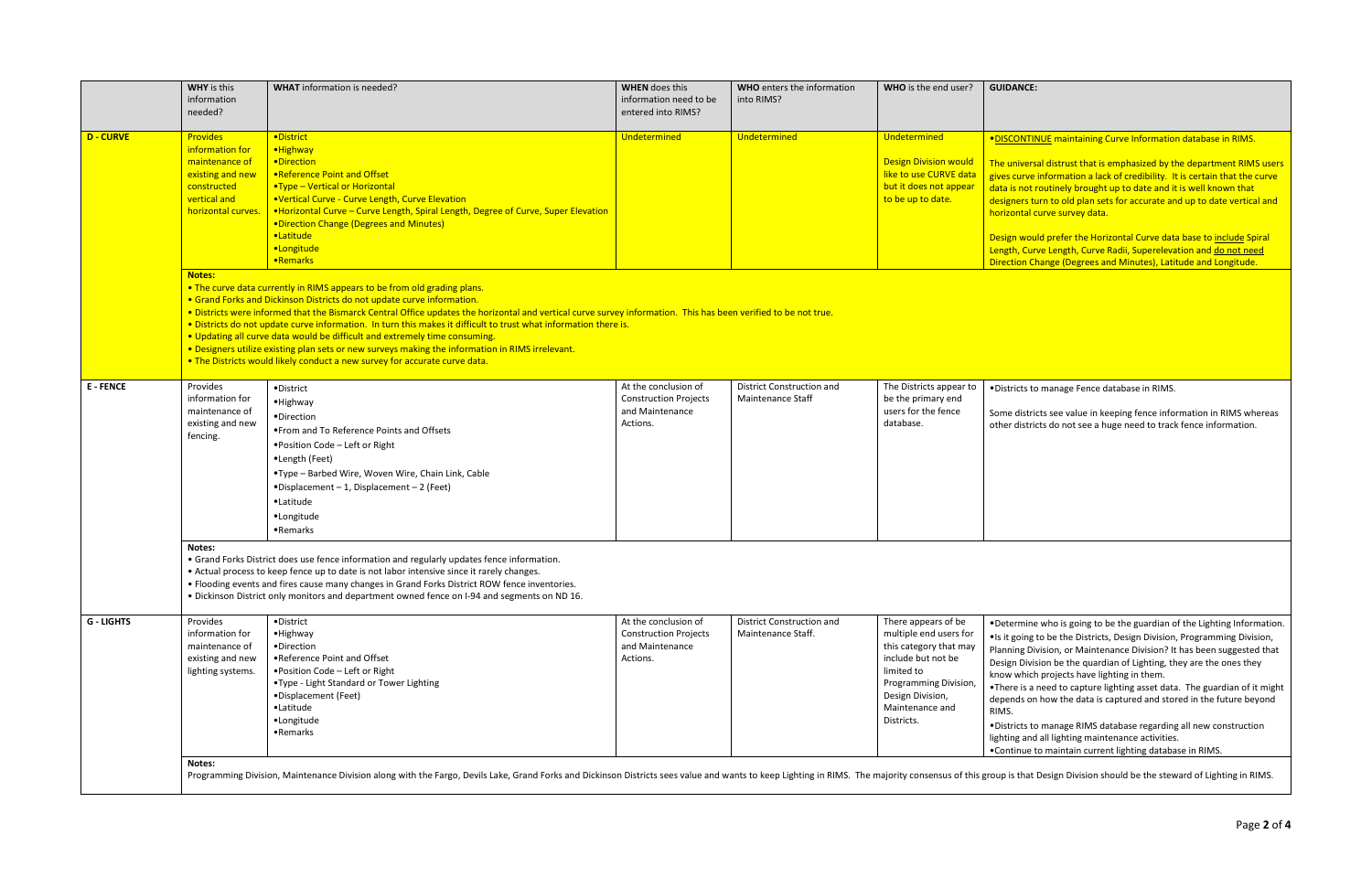|                        | <b>WHY</b> is this<br>information<br>needed?                                                                                                                                                                                                                                                                                                                                                                                                                                                                                                                                    | <b>WHAT</b> information is needed?                                                                                                                                                                                                                                                                                                                                                                                      | <b>WHEN</b> does this<br>information need to be<br>entered into RIMS?                                                                                   | WHO enters the information<br>into RIMS? | WHO is the end user?                                                                                                                                                                                                                                      | GUII                                                                                                                                                                           |  |  |
|------------------------|---------------------------------------------------------------------------------------------------------------------------------------------------------------------------------------------------------------------------------------------------------------------------------------------------------------------------------------------------------------------------------------------------------------------------------------------------------------------------------------------------------------------------------------------------------------------------------|-------------------------------------------------------------------------------------------------------------------------------------------------------------------------------------------------------------------------------------------------------------------------------------------------------------------------------------------------------------------------------------------------------------------------|---------------------------------------------------------------------------------------------------------------------------------------------------------|------------------------------------------|-----------------------------------------------------------------------------------------------------------------------------------------------------------------------------------------------------------------------------------------------------------|--------------------------------------------------------------------------------------------------------------------------------------------------------------------------------|--|--|
| <b>H-INSLOPE RATIO</b> | <b>Provides</b><br>information for<br>maintenance of<br>existing and new<br>In-Slopes.                                                                                                                                                                                                                                                                                                                                                                                                                                                                                          | ·District<br>• Highway<br>•Direction<br>. From and To Reference Points and Offsets<br>. Position Code - Left or Right<br>•Length<br>·Latitude<br>·Longitude<br>•Remarks                                                                                                                                                                                                                                                 | Undetermined                                                                                                                                            | Undetermined                             | There does not appear<br>to be any end users<br>relying upon this in-<br>slope ratio database.                                                                                                                                                            | <u>•DIS</u>                                                                                                                                                                    |  |  |
|                        | <b>Notes:</b><br>. Database does not appear to provide usable information regarding in-slopes on highways, and there does not appear to be a recognizable need.<br>. Difficult to trust what is currently in the database.<br>. To get in-slopes database up to date would be very time consuming.<br>. Information does not appear to be relative to what we need these days.<br>. In addition, cannot seem to make sense of what information is being presented in RIMS.<br>. Districts have not been updating the information and prefer not to pursue this into the future. |                                                                                                                                                                                                                                                                                                                                                                                                                         |                                                                                                                                                         |                                          |                                                                                                                                                                                                                                                           |                                                                                                                                                                                |  |  |
| <b>I-REMARKS</b>       | Provides<br>information for<br>maintenance of<br>existing and new<br>approaches.                                                                                                                                                                                                                                                                                                                                                                                                                                                                                                | • District<br>• Highway<br>•Direction<br>•Reference Point and Offset<br>• Association Code - Frontage Road-Left, Frontage Road-Right, Side Road, etc.<br>•Remark Type Code - Private Approach, Section Line Approach, Field Approach,<br>etc.<br>•Street/Approach Width (Ft)<br>•Turn Lane Length (Ft)<br>•Latitude<br>•Longitude<br>.Remarks - Right or Left, Intersecting Roads Identification, Approach Permit Info. | By the completion of<br>construction projects<br>that include new<br>approaches.<br>When a new approach is<br>added based on the<br>permitting process. | <b>Districts</b>                         | There appears to be<br>multiple end users.                                                                                                                                                                                                                | $\bullet$ Dis<br>$\bullet$ Cha<br>$\bullet$ Up                                                                                                                                 |  |  |
|                        | Notes:<br>• Approach information should be kept in RIMS.<br>• More complete and concise information should be provided within the database.<br>• Indicate if approaches are permitted or original construction.<br>• Include permit number and what was permitted.<br>. Link the RIMS approach information to RIMS Viewer so that it can be accessed on GIS.                                                                                                                                                                                                                    |                                                                                                                                                                                                                                                                                                                                                                                                                         |                                                                                                                                                         |                                          |                                                                                                                                                                                                                                                           |                                                                                                                                                                                |  |  |
| <b>J-RIGHT OF WAY</b>  | <b>Provides</b><br>information for<br>maintenance of<br>existing and new<br><b>Right of Way.</b>                                                                                                                                                                                                                                                                                                                                                                                                                                                                                | ·District<br>·Highway<br>•Direction<br>. From and To Reference Points and Offsets<br>. Position Code - Left or Right<br>•Length (Feet)<br>•Displacement 1 (Feet) - R/W at the FROM Reference Point and Offset<br>•Displacement 2 (Feet) - R/W at the TO Reference Point and Offset<br>·Latitude<br>·Longitude<br>•Remarks                                                                                               | Undetermined.                                                                                                                                           | Undetermined.                            | <b>Design Division are</b><br>primary users as well<br>as multiple divisions<br>and districts<br>throughout the<br>NDDOT. Consensus<br>among design staff is<br>that they rarely use<br>ROW in RIMS. They<br>primarily use R/W<br>plats or grading plans. | <b>•DIS</b><br>$\bullet$ If R<br>stew<br>$\bullet$ Det<br>be E<br>$•$ Sho<br>RIM:<br>up to<br>$\bullet$ Kee<br>$\bullet$ Ma<br>desc<br>$•$ Des<br>wou<br>$\bullet$ Cor<br>desi |  |  |

**SCONTINUE maintaining Inslope Ratio database in RIMS.** 

stricts to manage Approaches database in RIMS. ange database name to APPROACHES. egrade database to provide additional useful information.

**SCONTINUE** maintaining Right of Way in RIMS.

ROW data is kept, there should be a designated data guardian or ward to ensure quality..

termine who should manage the ROW database in RIMS. Could it ETS, Survey, or Design?

ould the Department continue to maintain Right of Way database in 1S and coordinate with ETS to ensure that database is accurate and to date.

ep in mind that ROW folks do not speak reference point language. ake sure the ROW info matches road information regarding legal criptions and reference point descriptions.

 $\frac{1}{2}$ sign currently uses ROW plats to determine limits on projects and uld use the ROW database if others want to accurately maintain it. nsider getting new ROW information entered to RIMs during the ign phase.